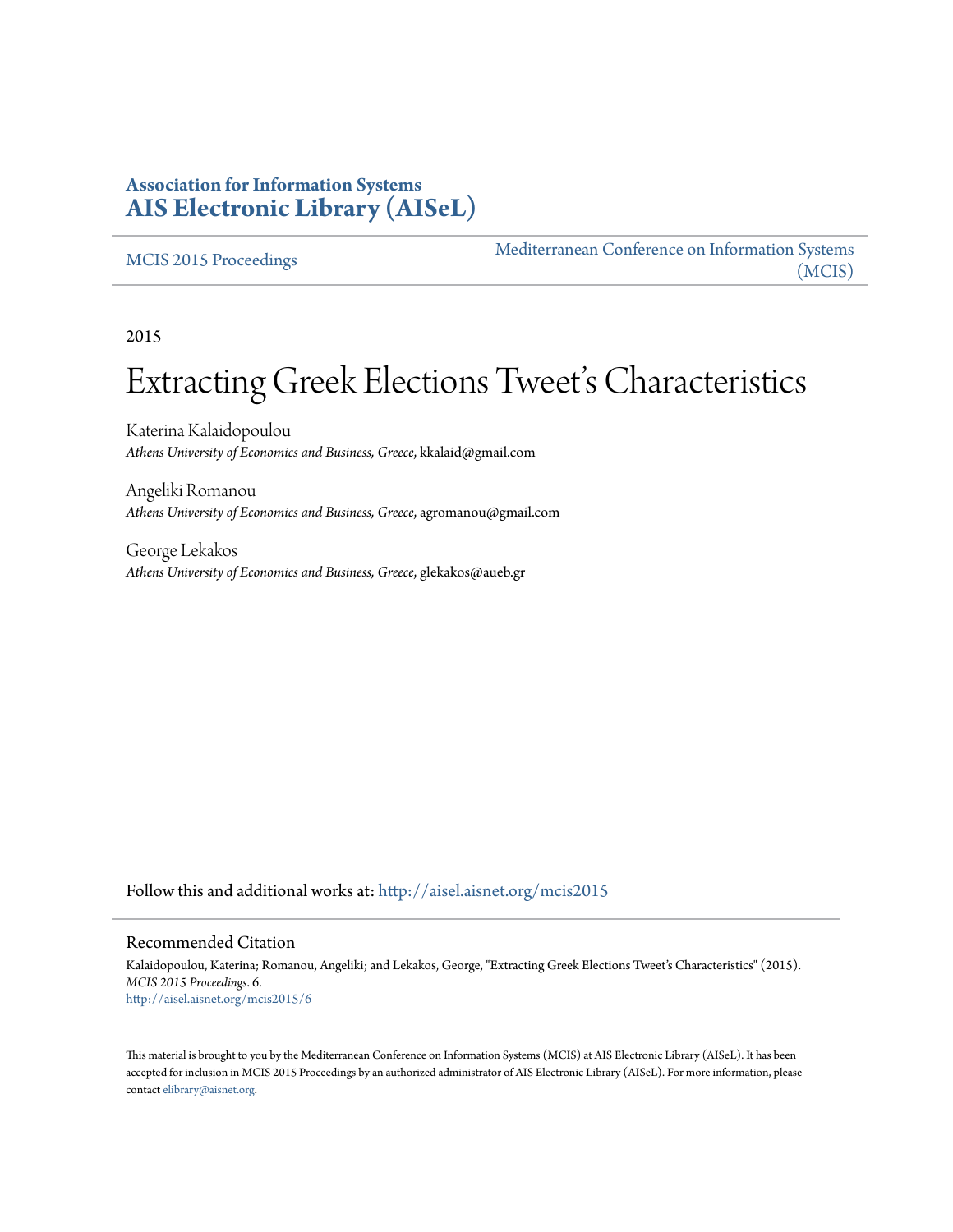## **EXTRACTING GREEK ELECTIONS TWEET'S CHARACTERISTICS**

#### *Completed Research*

- Kalaidopoulou, Katerina<sup>1</sup>, Department of Management Science and Technology, Athens University of Economics and Business, Athens, Greece, kkalaid@gmail.com
- Romanou, Angeliki<sup>1</sup>, Department of Management Science and Technology, Athens University of Economics and Business, Athens, Greece, agromanou@gmail.com
- Lekakos George<sup>1</sup>, Department of Management Science and Technology, Athens University of Economics and Business, Athens, Greece, glekakos@aueb.gr

## **Abstract**

*Social media offer platforms that anyone can use, giving the opportunity to share information among networks in an easy and interactive way. It is not a surprise that social media marketing has become a primary focus on both digital and traditional revenue models of businesses. In this work, information sharing by users in the context of Twitter is studied, by modeling message's characteristics and users' behavior about Greek 2015 January elections. A detailed data set about tweets' characteristics such as length, existence of URLs or hashtags and mentioning of other users, is collected after the elections day, and the relationships between related users and network's responses on the shared tweets, are examined. An unsupervised clustering model is implemented on tweets' characteristics using CRISP-DM methodology. The empirical results suggest the existence of different content groups, such as tweets with extensive text, URLs and hashtags which can be characterized as "Linked" type of shared content.* 

Keywords: Machine learning, social media analysis, tweet clustering, Twitter

### **1. Introduction**

Social media have become the most popular way to create, share and exchange information, pictures, music, videos, thoughts in digital communities. Facebook, Twitter, YouTube, LinkedIn are just a few of them. As people follow, like, share, tweet, retweet, tag, rate and text one another, they become part of an enormous social network, providing the opportunity to be extracted and analyzed towards identifying users' behavioral patterns and performing more effective information sharing and diffusion. The identification of the critical characteristics of the messages, that enables the maximization of its impact in a network, is a critical business goal and important users' need which paves the way for extensive research from both industry and academic community.

This need is increasing when it comes to analyze collected information under government elections' context. Related studies on this matter have been conducted on many different

 <sup>1</sup> ELTRUN: The e-Business Research Center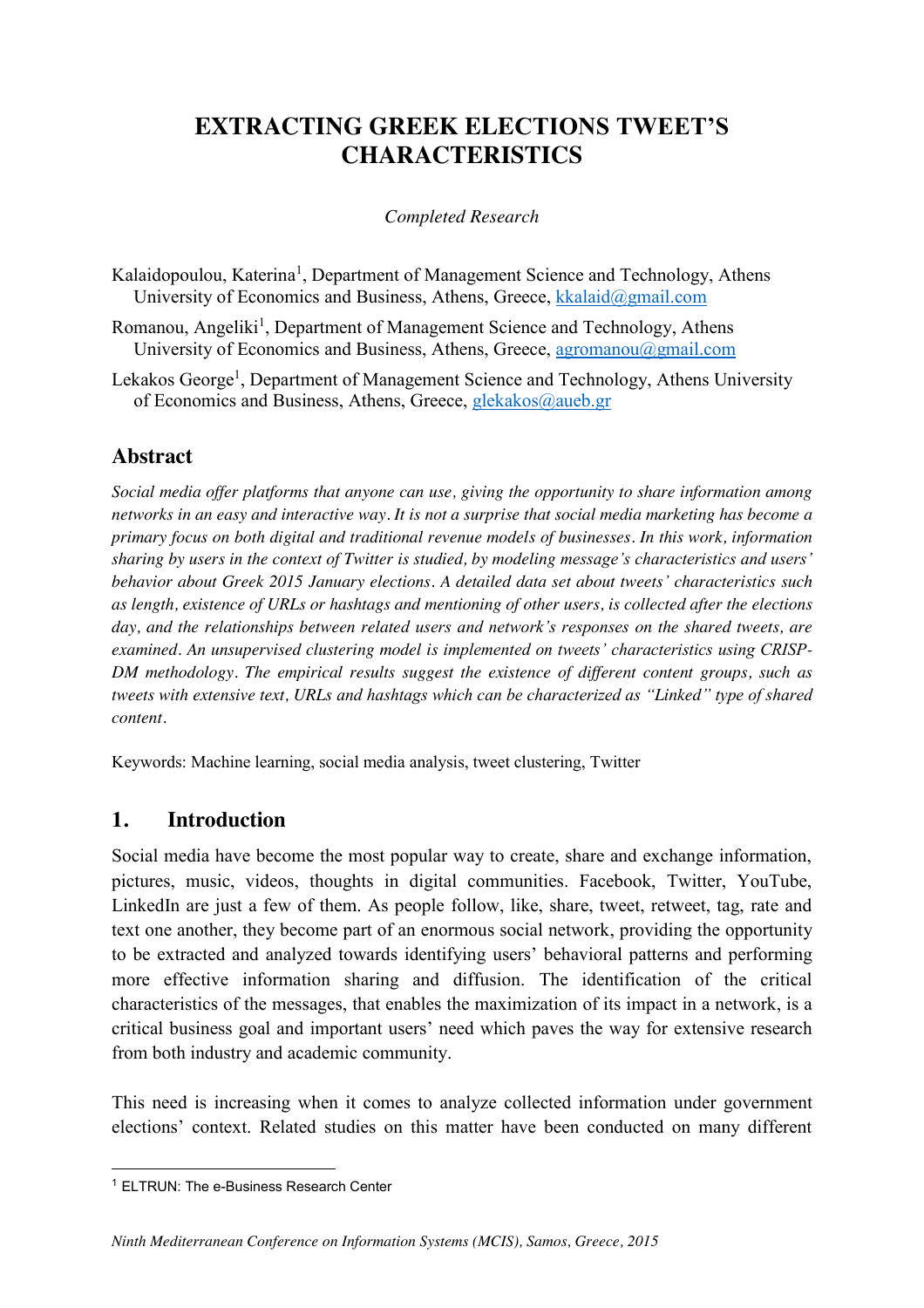topics such as elections, crises, televised events (Bruns and Stieglitz 2012). According to social sciences' studies, user has a great influence on the message's impact on the network. However, while the message, i.e. tweet, itself may influence the response it will get, tweet's characteristics, such as length tend to be neglected when mining them. In this work we focused on using a content-based approach on grouping messages/tweets on a time frame of a week after Greek January elections which are considered to be one of the most critical and diverged elections for Greece in the last fifty years. Extracting groups of similar tweets based on their characteristics (length, existence of URLs etc.) can lead to better understanding of the different types of tweets, correlating each of their characteristics with the network's response.

We contribute to this field by exploring Twitter social network so as to identify different types of tweets based on their characteristics such as length, hashtags etc. Which types of posted tweets maximize the network's response? How can we predict which characteristics are most related to high response and alternatively indicate high impact on the network? This research aims to approach these questions and pave the way for extensive future work on content characteristic-based analysis. We also seek to introduce an alternative way of tweets' segmentation, based on their characteristics and correlate them with users' attributes and network's response.

### **2. Research background**

Previous studies have explored how social media users post, reply or forward messages, i.e. in Twitter how they tweet, retweet and reply. A more specific study conducted by Boyd et al. (2010) analyzed how, why and what people retweet in Twitter network, concluding that Twitter is mainly seen as a conversational environment. Though, in the context of usercentric classification, previous research has indicated that weak ties (in the form of unidirectional links) are more likely to engage in the social exchange process of content sharing. (Shi et al, 2013). Moreover, Pennacchiotti, Marco, and Ana-Maria Popescu (2011) have attempted to classify users based on a comprehensive set of features derived from such user information. Additionally to this research, Stieglitz, Stefan, and Linh Dang-Xuan (2013) seek to explain "whether sentiment occurring in social media content is associated with a user's information sharing behavior" (2013).

Many scholars have also studied Twitter activity in the context of individual case studies, which represent many different topics, such as elections, crises, televised events etc. A more generic study, conducted by Bruns and Stieglitz (2012) implies that "standard response to the emergence of breaking news and other acute events is the tendency to find, share, and reshare relevant information, resulting in a high rate of URLs and retweets". On the other hand, in live and streaming events "Twitter acts as a backchannel, containing mainly original commentary that does not engage with the tweets of others or provide a substantial number of links to further information".

As a result, it is indicated that in different types of tweets, different characteristics may drive awareness and response from network's peers. Focusing more on elections, we found that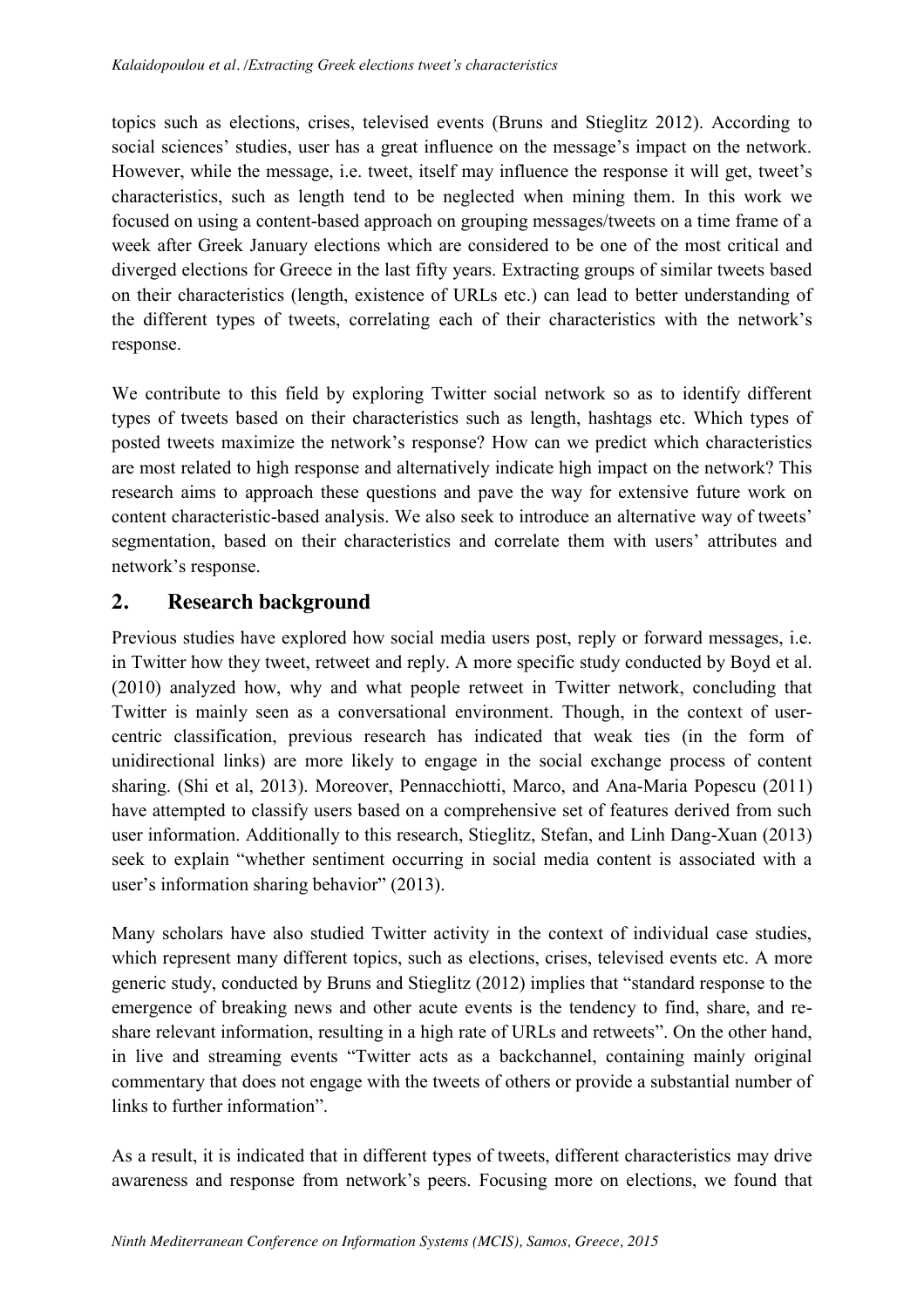other researches cover respective events from other countries in terms of predicting the elections' results (Tumasjan et al, 2010) or analyzing public communication (Bruns and Burgess, 2011). In our case we try to identify the most important characteristics of the message that maximize the response it will get from the network. Literature has issued the need for further content-based analysis on social media published material. However, none of the so-far work has approached content analysis on the context of Greek 2015 controversial elections. Thus, we contribute to this field by performing an exploratory analysis based on tweets' content characteristics, deriving distinct clusters of tweets based on tweets' and their publishers' attributes. We are using the CRISP-DM methodology (Chapman et al, 2000), a concrete methodology for unsupervised machine learning, whose phases are analyzed below.

#### **3. Methodology and Data**

Our analysis process was implemented according to the Cross Industry Standard Process for Data Mining (CRISP-DM) methodology for approaching data mining problems. In order for the methodology to meet this work's goals, we implemented four out of five steps of Crisp DM process (Figure 1) - Data Understanding, Data preparation, Modeling and Evaluation which will be extensively analyzed on the following section.



*Figure 1: CRISP-DM methodology process*

In order to initiate the aforementioned data analysis process, we collected network data using the NodeXL data importer, which allows access to social media and other forms of networks. In our analysis we imported data from "Twitter Search Network" because it allows the extraction of networks according to one or more hashtag(s). We used NodeXL client software to download Twitter data and selected only tweets that contain the hashtag "ekloges2015" which means elections of 2015 in Greek language, on a time frame of one week after Greek elections. The collected dataset consisted of the basic network, which includes published tweets and users' characteristics - such as user's "follows" or "mentions" or "replies" - along with the user's network of friends and the relationships between them. In order to achieve this research analysis' goal, additional data variables had to be used. Giving the limitations of NodeXL to get access on tweets' Retweets, Favorites and Comments, we directly requested data from Twitter's API. Using the Twitter's API console, we downloaded for the same date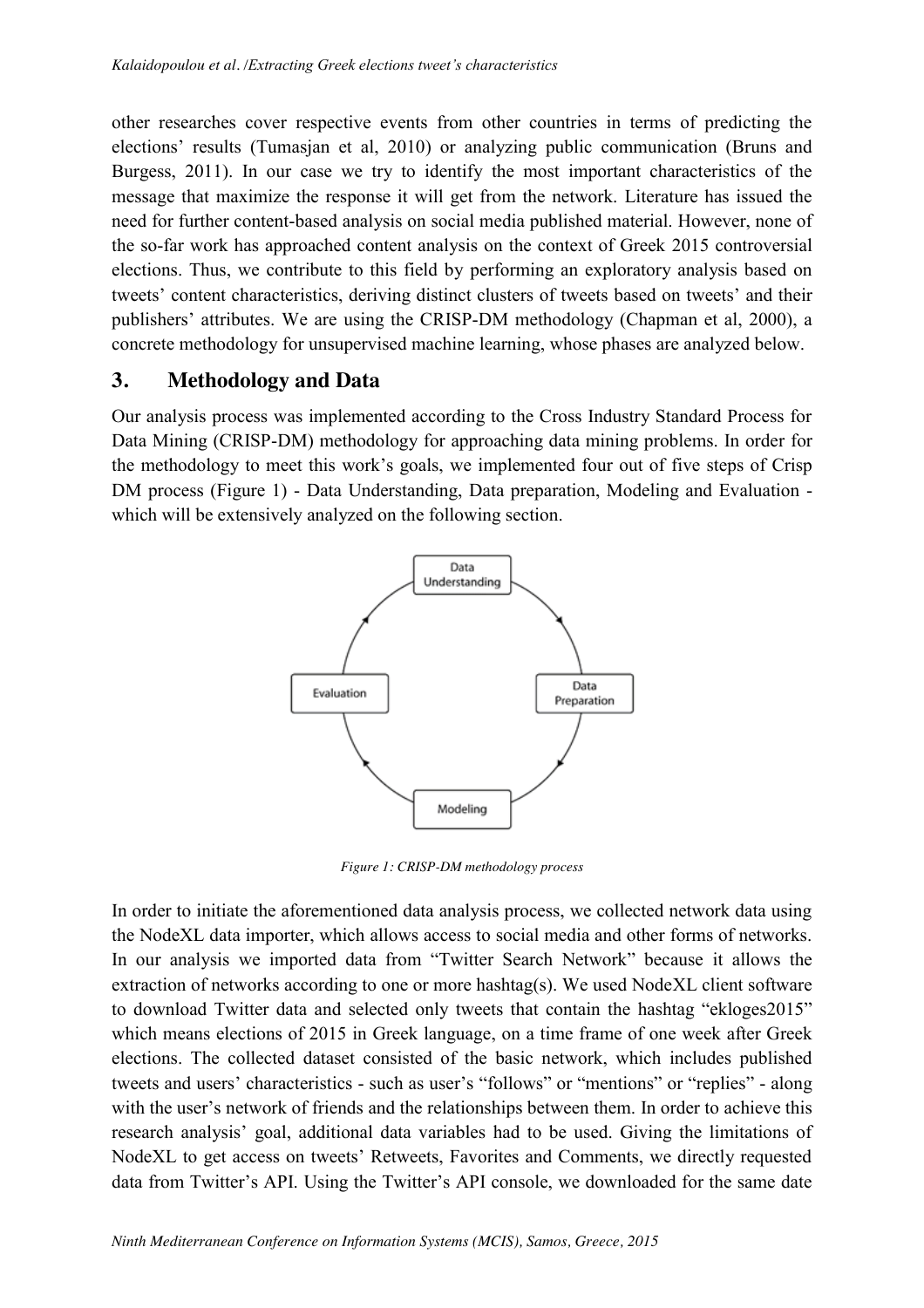range and the same hashtag the additional variables: Retweets, Favorites and Comments (Replies) for each observation.

#### **4. Analysis and Results**

#### *4.1. Data Understanding*

The data understanding phase starts with an initial data collection and proceeds with activities which aim to become familiar with the data, identify data quality problems, discover first insights and detect interesting subsets in the dataset. In the extracted network, vertices represent user entities while edges represent the interaction between them (Figure 2). Such interaction can be either a "follow" relationship between two users, a user "mention" in tweets, or a user "reply" to a tweet. Posted tweets are represented in the graph by a self-loop on the user who posted it. A "follows" edge means that one user follows another in the selected network. A "mentions" edge is created when one user mentions another user in a tweet (e.g. "being in the conference with @someone"). A "reply" edge is subtype of "follow" because it labels a relationship when one user refers to another at the beginning of the tweet (e.g. "@someone speaking right now"). Finally, a tweet is a simple post without a "reply" or "mention". The entire network consists of 852 vertices and a total of 28.866 edges between them, in which 242 are tweets, 27.694 regard "follow" relationships and 930 are "mentions" to the tweets.



*Figure 2: Extracted Twitter network*

The structure of the initial data set we exploited, combines data from the two data sets and follows an entity - based approach. Thus, there are three distinct entities: "Users" who post content, "Tweets" which are the posted messages on Twitter and "Response" which is described by the actions users took on the posted tweets. Merging graph data with Twitter's API export results, we composed a dataset with three different kinds of variables related to those entities. These data need to be exploited in order to create the useful for the analysis meta-data, as described in the following section. Our goal is to extract variables describing tweets characteristics - such as length, number of additional hashtags, number of URLs etc. -, attributes for user characteristics - such as number of followers, date of registration, total number of posts etc. - and data related to the response that each tweet got on Twitter - such as Retweets, Favorites and Mentions.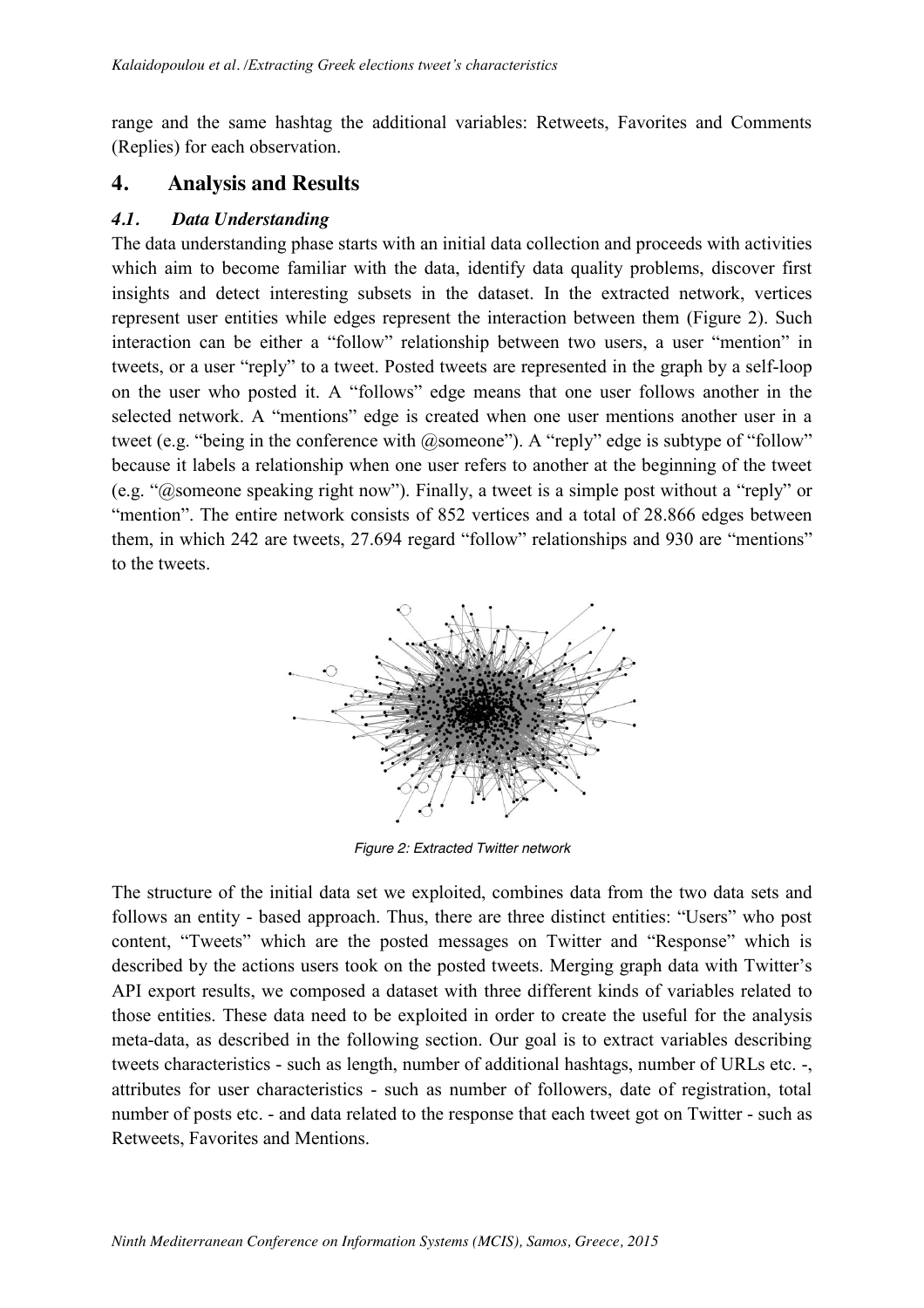#### *4.2. Data Preparation*

The data preparation phase covers all activities to construct the final dataset from the initial raw data. As mentioned before, NodeXL provides the tweets - comments that are neither replies nor mentions- and some basic descriptive statistics such as the exact hashtags and URLs used. However, our research goal is to extract more useful meta-data like the tweets' length, number of URLs attached, number of hashtags used and number of mentions of other users. Thus, and within the entity - based approach, we isolated the tweets from NodeXL and the respective user's name that posted them.

Then we created the "Tweets Table" to store them and their most important attributes. Using appropriate SQL queries, we derived the following attributes: Tweet id (numeric), Content length (numeric), Number of hashtags of the tweet (including #ekloges2015), number of additional hashtags (other than #ekloges2015), number of attached URLs, number of mentions of other users. Merging the tweets' data with the Twitter's API export results, we expanded the dataset with three different kinds of variables related to those entities. Next, for each user that posted a tweet in this table, we isolated the useful data about them. These attributes are ID, Number of people that they Follow, Number of Followers, Number of Tweets posted, Number of Favorites.

According to the analytical approach that we chose to implement in this work, the dataset that will serve as input on the decided model should be properly be transformed. Our approach is to perform clustering analysis on tweets characteristics. To do so, we needed data for each tweet on whether it has a specific attribute or not. We coded this information into binary variables in where the value "1" represents the presence of this attribute in a tweet, and the value "0" represents its absence. However, we noticed that the tweets' variables were neither at the same scale nor on the same type in order to transform them into binary variables. To overcome this issue, we manipulated those attributes by scaling the numerical variables into classes. Then we either assigned the tweet on each class (value: 1) or not (value: 0). For example, the numerical attribute "Length" had a range from 35 characters (min) to 145 characters (max). We scaled this variable into 6 classes. Thus, in the final dataset a tweet that had 60 characters length was stored in the dataset in the following format:

| <b>TweetID</b> | length class     | length_class | length class | length class | length class | length $class[1]$ |
|----------------|------------------|--------------|--------------|--------------|--------------|-------------------|
|                | $[35 - 53]$      | $[54-71]$    | $[72-89]$    | $[90-107]$   | $[108-125]$  | $26 - 145$        |
| 100            | $\boldsymbol{0}$ |              |              |              |              |                   |

#### *4.3.Modeling*

Having prepared the data and defined the fact table, we proceeded with the implementation of the clustering model. Our goal is to identify clusters of tweets' characteristics, meaning tweets that have common characteristics and thus can be grouped together. From our final dataset we used only the binary columns that represent tweets' attributes and consists of all types of data in the transformed classes which serve as the input of the model.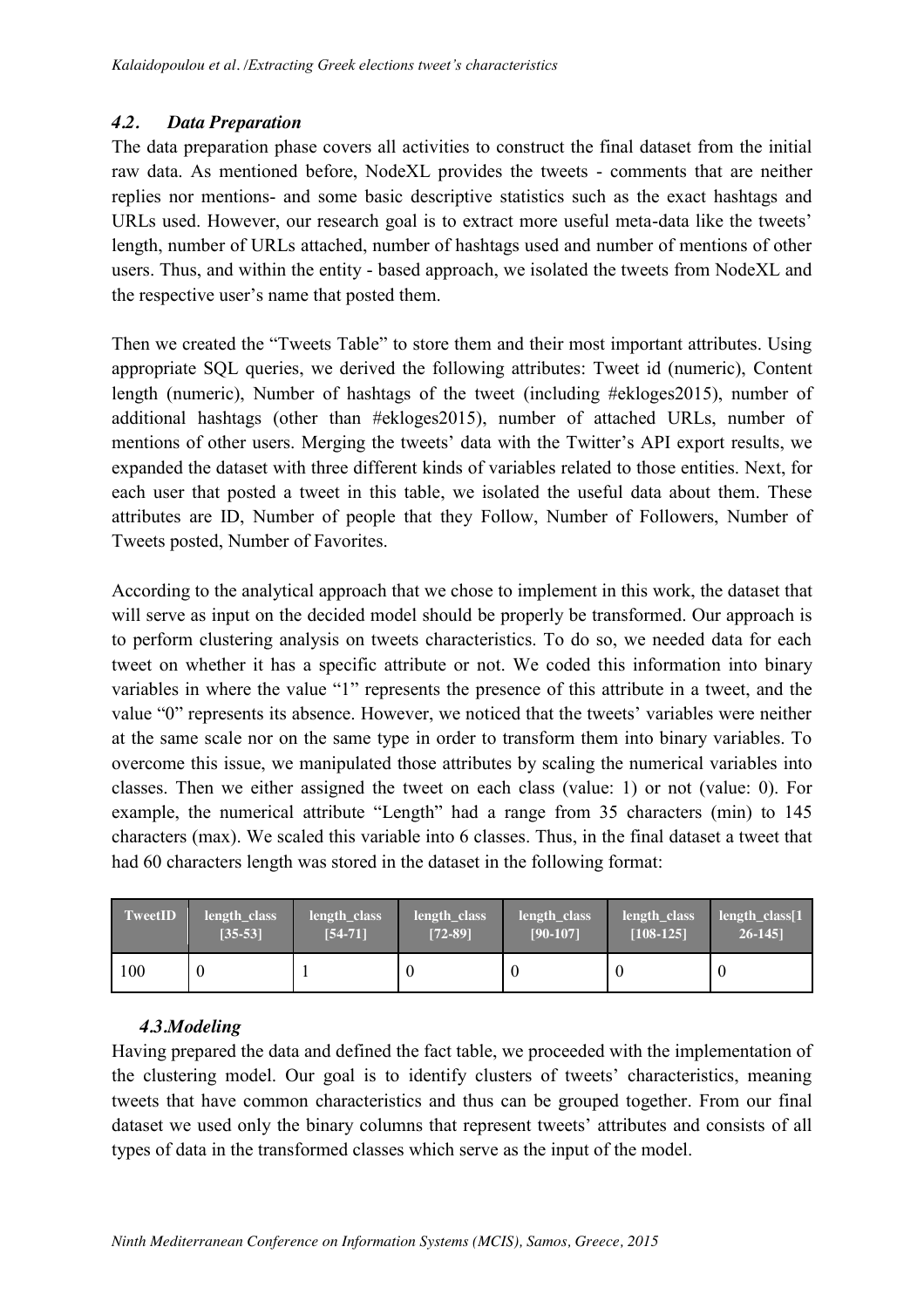However, our research is based on a binary fact table so as to enhance the understanding of the results. Using binary data enables the researcher get results and understand each attribute value separately from the other values. In order to build the model, we used the x-means algorithm, which uses heuristically the k-means algorithm and can define the number of the deriving clusters without user's input. The algorithm uses a heuristic approach when creating the model and thus it is not a prerequisite to give the number of clusters as input. More specifically, the algorithm runs the model with different numbers of clusters on each iteration and ultimately selects the optimal number of clusters that maximizes the model's information gaining. At the end, it returns the possibilities of each attribute or attribute's value to appear in the respective cluster.

Implementing clustering algorithm on this dataset, we derived three clusters. The biggest cluster was "Cluster 1" accounting for the 68.95% of the total dataset, followed by "Cluster 2" which accounts for the 30.24% of tweets and "Cluster 3" which covers the remaining 0.81%. The strongest relation is shown between "Cluster 1" and "Cluster 3" in comparison with "Cluster 2". On the following section, we continue with the evaluation phase of the CRISP-DM methodology identifying more descriptive statistics about the clusters and concluding to some clusters' characterizations.

#### *4.4. Evaluation*

As the first step of the evaluation phase, we identified the main characteristics of each cluster. The clustering results provide us with the possibility of each attribute to appear in the tweets of the respective cluster.

*Cluster 1:* The main characteristic of the tweets in "Cluster 1" is that they all have at least one URL attached (100%). They also have 1 or 2 hashtags more that the examined one (#ekloges2015) (48%). Finally, the length of the tweet is from 126 up to 145 characters (46%), which means that they belong to "Big-sized" tweets. However, most of the characters in such tweets belong to the attached URL and not the message itself. In addition, only 1% of the tweets may "mention" another user. As a result, we label tweets of "Cluster 1" as "**Linked**".

*Cluster 2*: The first half of the tweets in this cluster has only the #ekloges2015 hashtag (51%), while the other half (47%) has 1 or 2 more hashtags. Furthermore, the tweets are medium (22% within the range 108 - 125 characters) to big sized (38% has from 126 up until 145 characters), which means that they have about 120 characters on average. Having no URLs attached and without mentioning other users, these tweets are characterized as "**Linguistic**".

*Cluster 3*: Tweets of this cluster have no other hashtags than the #ekloges2015 one (100%). In addition, more than half of them have a URL attached to the tweet (58%) and they are medium sized in length containing 72 to 89 characters (58%). Moreover, there is no mentioning of other users and thus these tweets are called "**Focused**". However, this cluster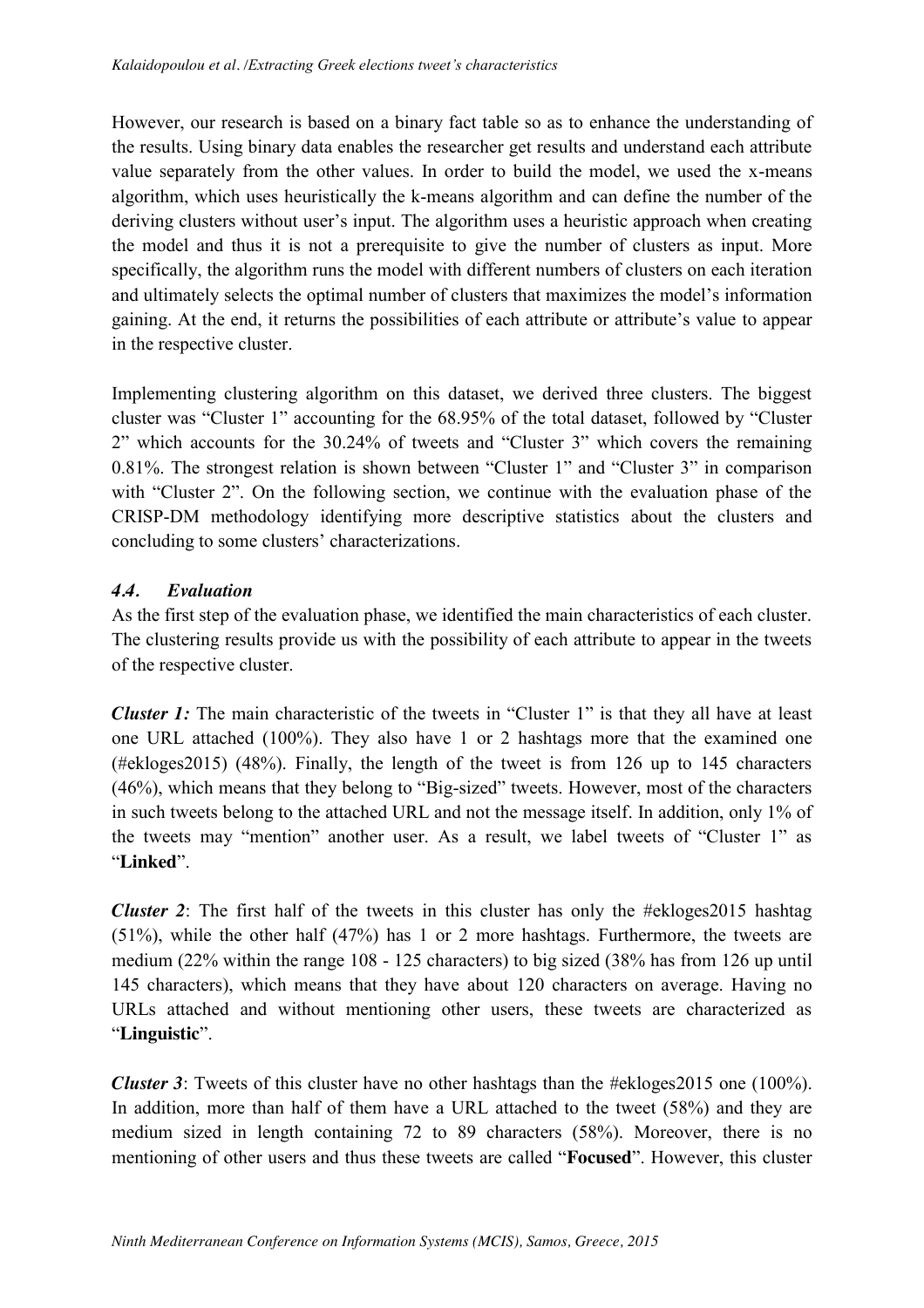contains only few tweets and thus it is statistically insignificant to continue with further analysis in it.

| <b>Variables</b>     | Population (All) v Cluster 1 v Cluster 2 v Cluster 3 v |                   |            |         |
|----------------------|--------------------------------------------------------|-------------------|------------|---------|
|                      |                                                        | <b>Multimedia</b> | Linguistic | Focused |
| Length (108-125)     | 42                                                     | 32%               | 22 %       | 0%      |
| Length(126-145)      | 65                                                     | 46 %              | 38 %       | 0%      |
| Length (35-53)       | 5                                                      | 1%                | 0%         | 21 %    |
| Length(54-71)        | 15                                                     | 0%                | 15 %       | 21%     |
| Length (72-89)       | 19                                                     | 5%                | 6%         | 58 %    |
| Length (90-107)      | 26                                                     | 17%               | 18 %       | 0%      |
| #Hashtags(0)         | 91                                                     | 42 %              | 51%        | 100 %   |
| #Hashtags(1-2)       | 73                                                     | 48 %              | 47%        | 0%      |
| #Hashtags(3++)       | 10                                                     | 10%               | 3 %        | 0%      |
| <b>Mentions</b>      | $\mathbf{1}$                                           | 1%                | 0%         | 0%      |
| <b>URLs in Tweet</b> | 92                                                     | 100 %             | 0%         | 58 %    |

These characteristics are shown in the following figure (Figure 3):

*Figure 3: Clusters' characteristics*

After tweets clusters' characterization, we seek to understand what kind of response the tweets of each cluster received. As no tweet within the examined period got a reply, we will assess only the retweets and the favorites. In total, tweets in "Cluster 1" have collected 185 retweets and 149 "favorite" labels. On the other hand, tweets in "Cluster 2" have 97 retweets and 78 "favorite" labels respectively.

However, the clusters do not have the same size and hence cannot be objectively compared. As a result, we calculated the average number of retweets and favorites a tweet may get in each cluster. According to the results, a tweet that belongs to "Cluster 1" receives on average 1.16 retweets and 0.93 "favorite" labels, while a tweet in "Cluster 2" may get 1.33 retweets and 1.10 "favorite" labels. Interpreting the results, we can assume that "Linguistic" tweets are more likely to get a better response from their network, than "Linked" tweets.

The next step of our analysis focuses on the types of user profiles that post the tweets in each cluster. The user attributes that are available in our data set and represent the user's activity and behavior in Twitter are the number of people the user followed, the number of users that follow the user, the number of tweets the user posted in its entire history and the number of favorites it has. From these four attributes, we focus mainly on the total number of tweets the user tweeted, because it represents the intensity of the user's activity and the number of followers the user has, because it represents the maximum range of influence.

Users from "Cluster 1", i.e. users who posted tweets that belong to "Cluster 1", have a big number of followers and activity (i.e. tweets). However, users in "Cluster 2" exceed the first ones, by being very active and having the greatest number of posted tweets and followers among all three clusters. Moreover, we calculated the average of each metric and concluded with the following results. Users who post "Linguistic" tweets are the most active and followed, as they have the greatest number of tweets and followers, while users who post "Linked" tweets are the second most followed.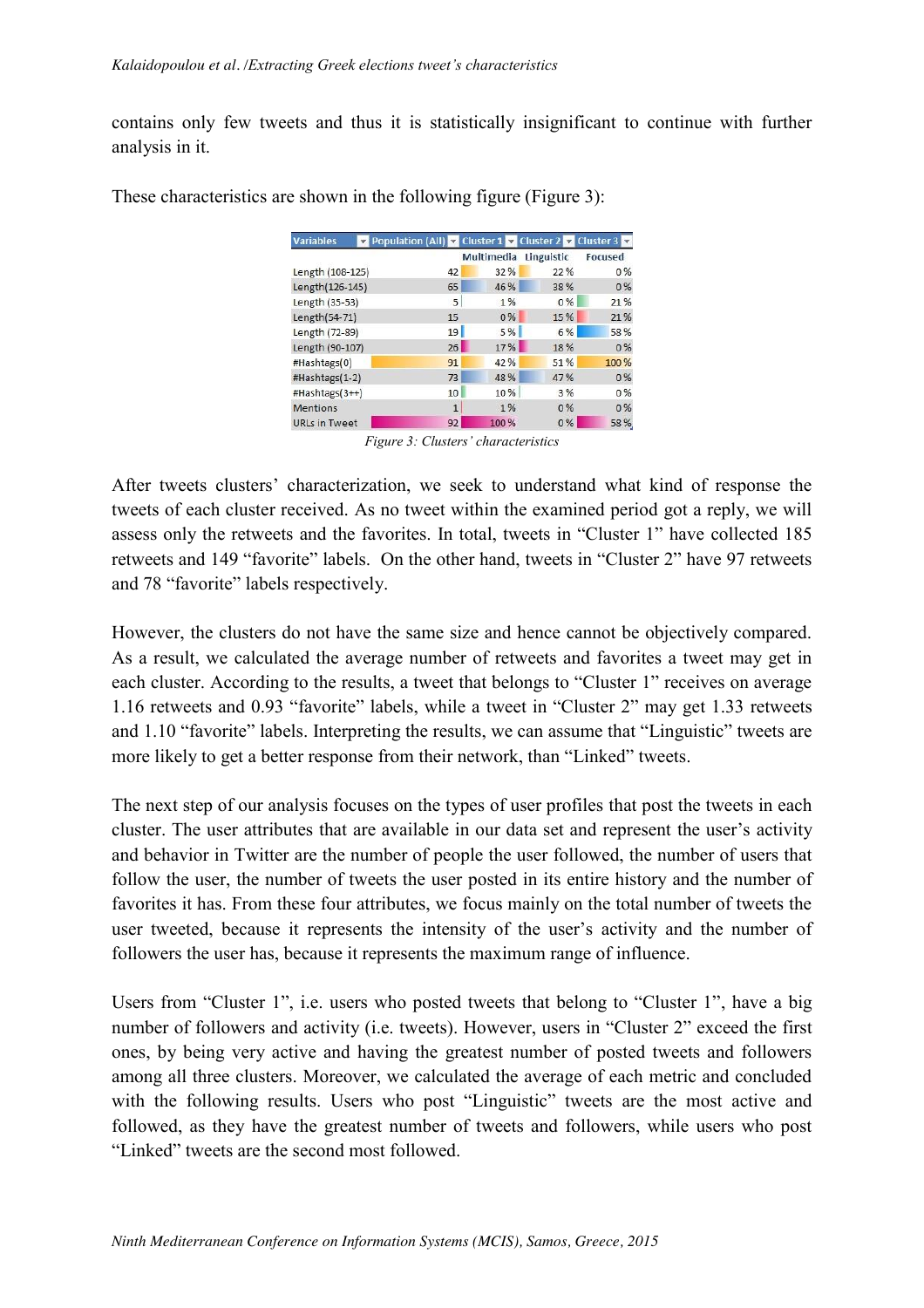#### **5. Discussion**

This research is an exploratory work which aims to identify tweets' attributes related to its content, group them together according to their common characteristics and drill information about the impact of the tweet on the network. Using the tweets' characteristics, the tweet's impact on the network and the user's profile attributes, we aim to relate the clusters with the possible response they might get from the network. In addition, we aim to relate them with the types of users that post tweets of each cluster, in order to reach to some conclusions about the tweets' characteristics that may lead to bigger response rate for a typical Twitter user.

The results show that tweets can be grouped in two distinct clusters with unique characteristics that differentiate them from other groups. Some tweets focus on promoting a link to a video, a picture or another website ("Linked") and adding more hashtags to become visible, while others focus on communicating a message through a medium-length text in a tweet ("Linguistic") and mostly using one hashtag. Of course, there are also those tweets that point out their message via a small but targeted tweet ("Focused"), but they have not been examined further. Each type of tweet serves a different purpose, but also has a different impact on the network.

From the results, we derive that Twitter users tend to retweet more "Linked" tweets because they may contain interesting information and want to share it with their network. Such tweets reach many and sometimes different topics through the usage of more than one hashtags. On the other hand, they tend to favorite tweets with a long message, because they may be more meaningful for them. These results imply that if someone wants to be heard on the network, they have more possibilities to succeed if they accompany the message with a link to an interesting content, so as to indulge other users to share it with their network through retweets. This may be an effective way to make the message viral on the network. However, if someone wants to engage with their network, they should post long but meaningful content in order to entice others to favorite them. The results do not favor targeted but short tweets, which are neither favored nor retweeted. However, this cluster contains only a few tweets and thus no concrete conclusions can be derived.

The above-mentioned findings are enriched with some insights about the users who post different types of tweets. The most active users in terms of number of tweets post "Linguistic" tweets, while the most favored ones post "Focused" tweets and the most followed and the second most favored ones post "Linked" tweets. These results shed light from a different perspective as they clearly imply that the most followed users do not post "Linked" tweets, but tend to post medium-sized tweets in terms of content length and be favored more times. This could mean that they prefer to stay focused on one topic by using only one hashtag, promote one concrete message without the distraction of a link and build engagement with the network. We supposed this behavior is explained by the fact that known users with loyal followers do not need to use URLs, interesting articles and many hashtags to catch network's attention and create buzz.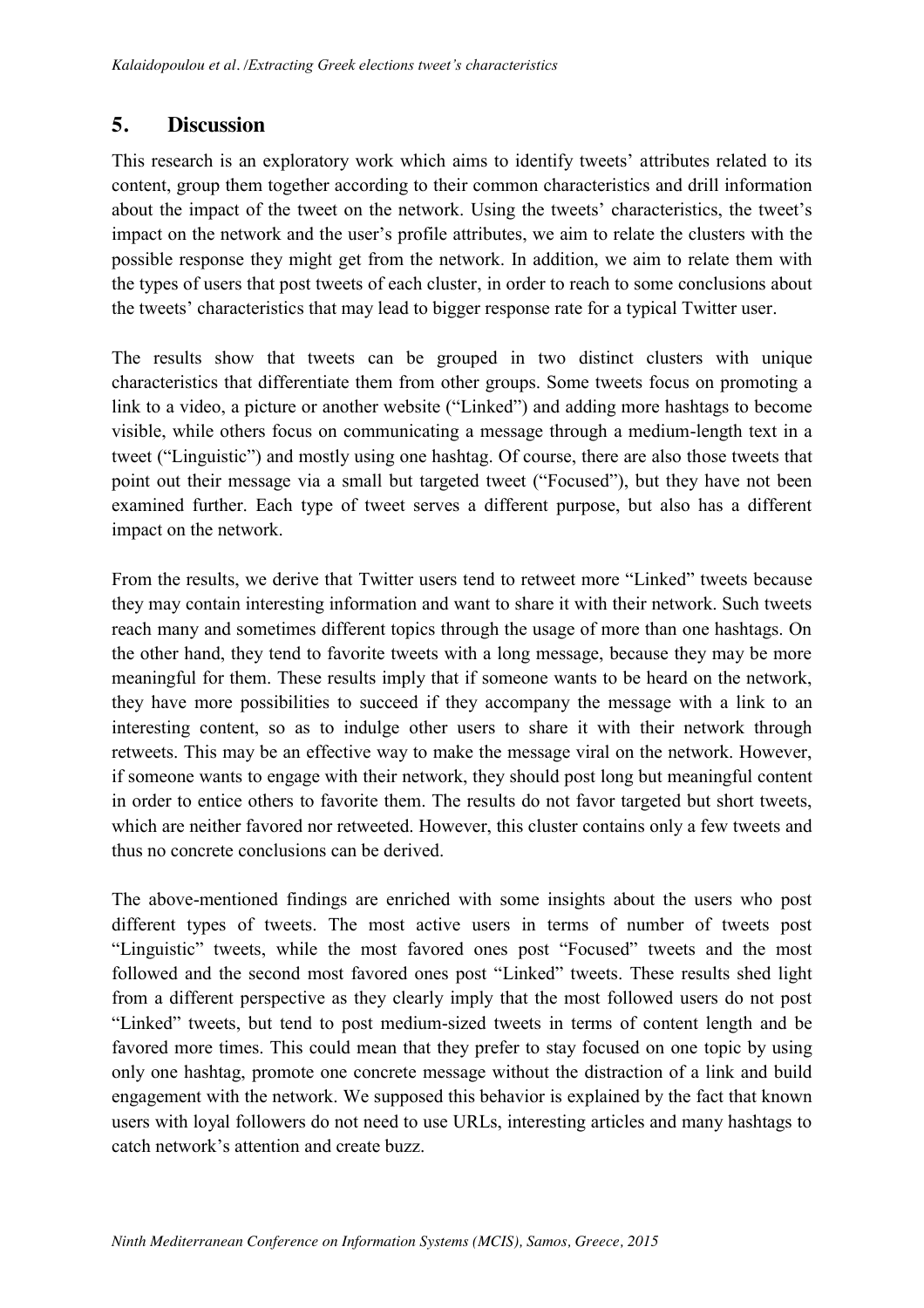Examining further these results, we looked in our data set to see, what type of tweets did the most famous users tweet. By famous or known users we refer to twitter accounts that represent influential individuals – like politicians, political analysts or journalists who are popular on society – and commercial accounts -like newspapers or blogs that became popular through digital social media. In order to achieve this, we identified the users that represent newspapers, famous blogs and news agencies in general. Such users tend to post more tweets that belong to Cluster 2, i.e. medium sized posts, with few hashtags and no URLs. However, there are also many online news agencies that post tweets mainly with URLs attempting to advertise their blog or website, and thus belong to Cluster 1. As a result, we concluded that there are no clear trends from the famous users.

#### **6. Limitations - Future research**

NodeXL Twitter Search network operator communicates with Twitter service in order to import data. Our query targeted 1000 tweets which were easy to be found because of this hashtag's popularity (our hashtag was #ekloges2015 and the data collection happened right after the Election Day). However, we imported not only the tweets, but also the network for each user who posted the tweet. Thus, NodeXL downloaded only 250 tweets, a relatively small dataset, setting the first limitation of our research. A small dataset narrows the scope of our research and can be biased as it is not representative of the total population. Future research will examine a different dataset, with larger number of tweets which will be extracted using the Twitter API. Using the latter method we could target specific fields (e.g. tweet, tweet id, user, number of followers etc.) which are needed for our research and belong to a predetermined time frame. Extracting less but more useful information would lead to collecting a much bigger dataset in less time.

Our research focuses on tweets about a specific occasion, the Greek national elections of 2015. Hence the results are applied only to this topic and we cannot assure external validity to any other type of event, occasion or topic. In addition, tweets were extracted from a timeframe of seven days after the elections had finished and thus do not represent users' behavior throughout the elections campaigns when tweets may get different response - more retweets or replies. Additional work could compare analysis results from both before elections date and after. More specifically, our next step is to select a specific elections' campaign beforehand, so as to collect tweets a few weeks before the elections, throughout the elections' day and a few weeks afterwards. In this way, we will cover the whole elections' period and be able to make comparisons and more in depth analyses.

Moreover, our current study uses exploratory method on social network analysis through a heuristic approach, using k-means, a heuristic algorithm, which is not without its limitations. First of all, it cannot work with categorical data, but only numerical values (Huang, Zhexue, 1998). In addition, another limitation of this clustering algorithm is that it cannot handle empty clusters and outliers, while the researcher has to reduce SSE with post-processing tasks (Singh et al, 2011). Future studies could use another clustering algorithm to compare the results or switch to a different analysis approach. We are currently extending this work by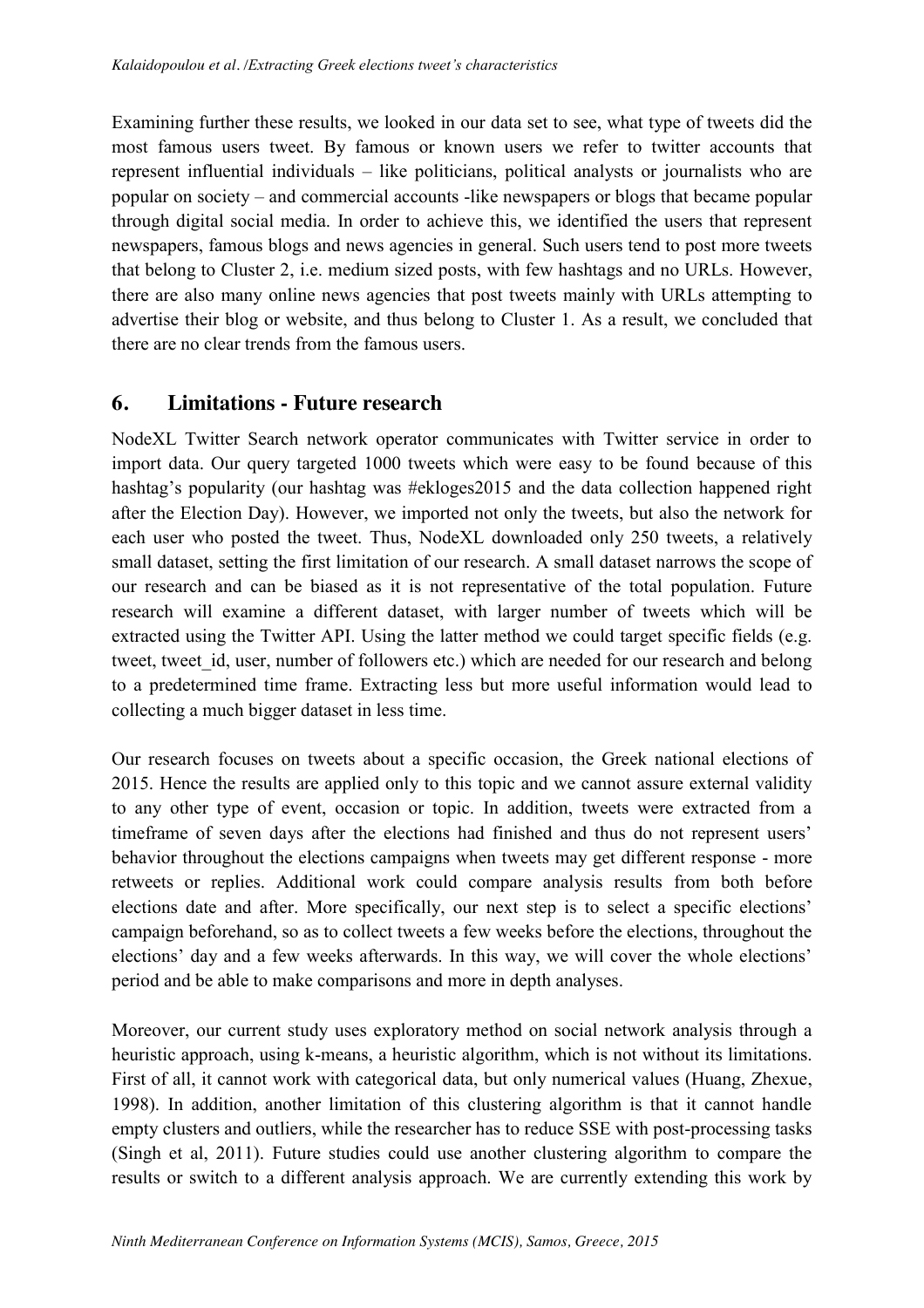switching on explanatory analysis aiming to identify the most important tweets' attributes that lead to intense response from the network and how we can predict response outcome based on tweets' and users' characteristics.

Another limitation derives from the scope of the current research, which focuses on the contribution of tweet's attributes on the impact a tweet has on its network. However, social sciences show that user can affect tweet's impact. Thus, in future studies we will examine if the popularity of the user may influence the response a tweet has on its network. In order to define objectively the term 'popularity', we will extract tweets from the top tweeters who used the relevant hashtag. Comparing their impact to the less 'popular' users' impact, we could enhance our analysis and answer our hypothesis.

Moreover, this study examines the impact of shared content (tweet) in Twitter, which is only one from many ways to interact with a network in available social media platforms. Future research could compare which attributes relate to the influence of a message in different social platforms. In specific, we could extract posts (e.g. tweets from Twitter, posts from Facebook etc.) about the same topic and compare their attributes among different platforms. Finally, in addition to the above-mentioned findings, it would be interesting to identify whether the big network of followers leads to more retweets of the message or the many retweets lead to a bigger network of followers.

#### **7. References**

- Boyd, danah, Scott Golder, and Gilad Lotan. 2010. "Tweet, Tweet, Retweet: Conversational Aspects of Retweeting on Twitter." HICSS - 43. IEEE: Kauai, HI, January 6
- Bruns, Axel, and Stefan Stieglitz. "Quantitative approaches to comparing communication patterns on Twitter." Journal of Technology in Human Services 30.3-4 (2012): 160-185.
- Bruns, Axel, and Jean Burgess. "# ausvotes: How Twitter covered the 2010 Australian federal election." (2011): 37.
- Chapman, P., Clinton, J., Kerber, R., Khabaza, T., Reinartz, T., & Shearer, C. "1.0 Step-by-step data mining guide, CRISP-DM Consortium, 2000."
- Cheung, Kwok-Wai, et al. "Mining customer product ratings for personalized marketing." Decision Support Systems 35.2 (2003): 231-243.
- Giudici, Paolo, and Gianluca Passerone. "Data mining of association structures to model consumer behaviour." Computational Statistics & Data Analysis 38.4 (2002): 533-541.
- Go, Alec, Richa Bhayani, and Lei Huang. "Twitter sentiment classification using distant supervision." CS224N Project Report, Stanford 1 (2009): 12.
- Griva, Anastasia, Bardaki, Cleopatra, Panagiotis, Sarantopoulos, Papakiriakopoulos, Dimitris,, "A data mining-based framework to identify shopping missions" (2014). MCIS 2014 Proceedings.
- Harrison, Tina S. "Mapping customer segments for personal financial services. "International Journal of Bank Marketing 12.8 (1994): 17-25.
- Huang, Zhexue. "Extensions to the k-means algorithm for clustering large data sets with categorical values." Data mining and knowledge discovery 2.3 (1998): 283-304.
- Kwan, Irene SY, Joseph Fong, and H. K. Wong. "An e-customer behavior model with online analytical mining for internet marketing planning." Decision Support Systems 41.1 (2005): 189- 204.